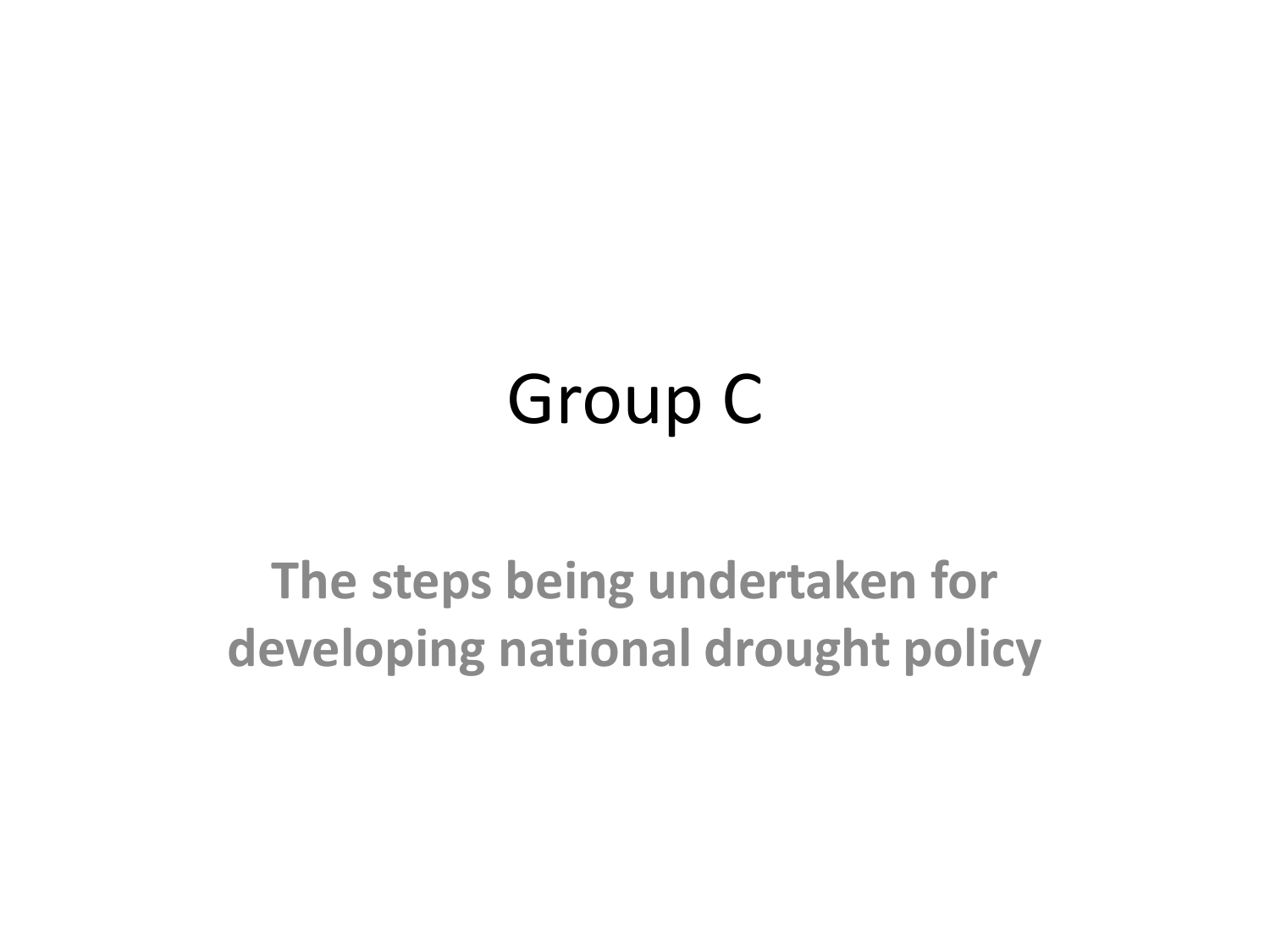- Before start of preparation of drought policy, awareness capaign is needed. Need for drought policy has to be identified and present in the public.
- Networking between involved decision makers / ministries.
- Mobilization, consultation, use of momentum when drought is high on agenda.
- Drought characterization: historical occurence, typical duration, intensity and impacts.
- Establishment of drought task force and appropriate committees.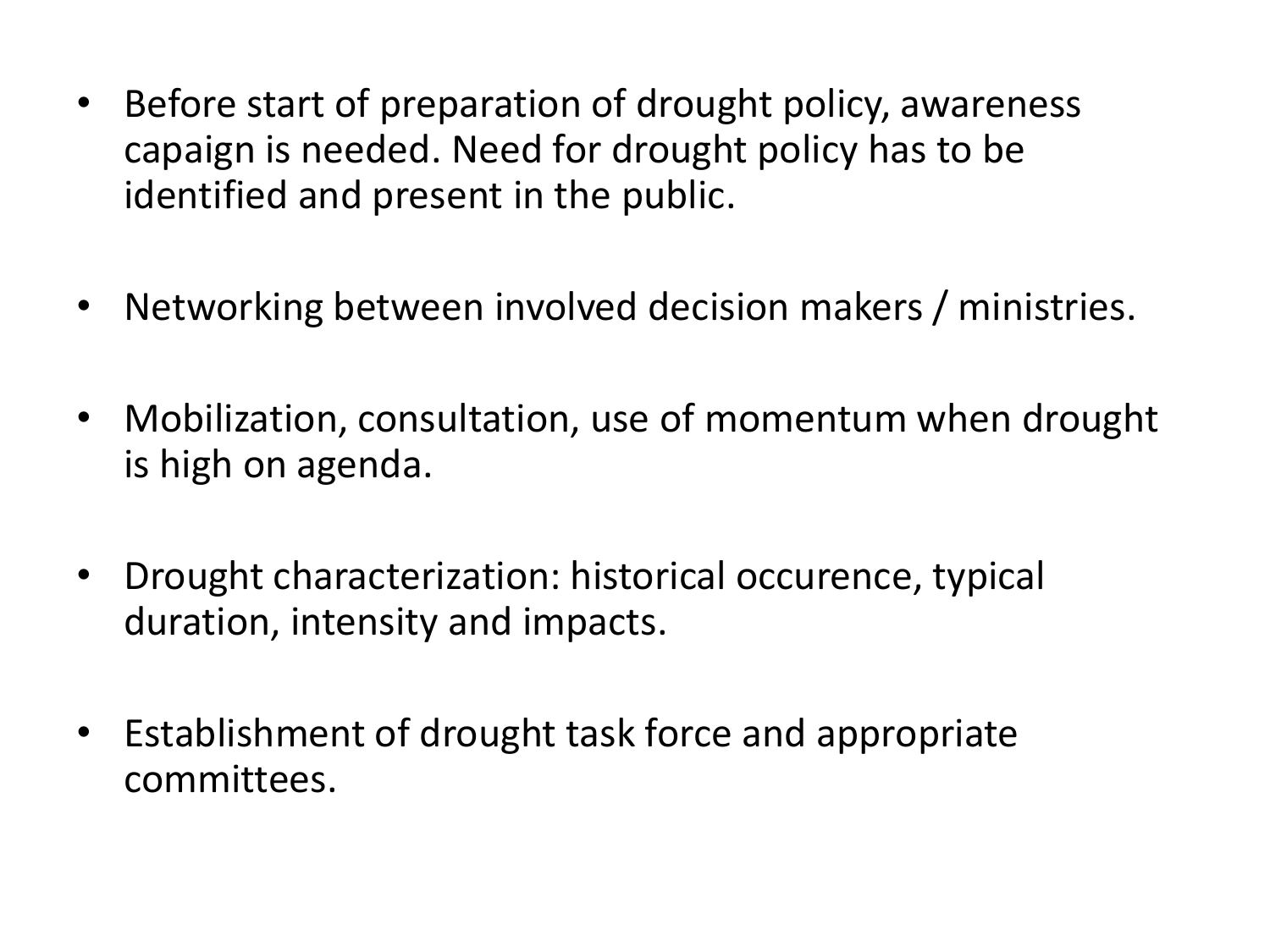## **Does a framework already exist that can accommodate drought plan?**

- Eg. Water framework directive requires that river basin management plans are upgraded with drought plan. There are plans to develop EU directive for water scarcity and droughts.
- Revisiting and upgrading existing drought plans.
- Eg. Turkey has agriculture drought plan that could be upgraded to include other sectors.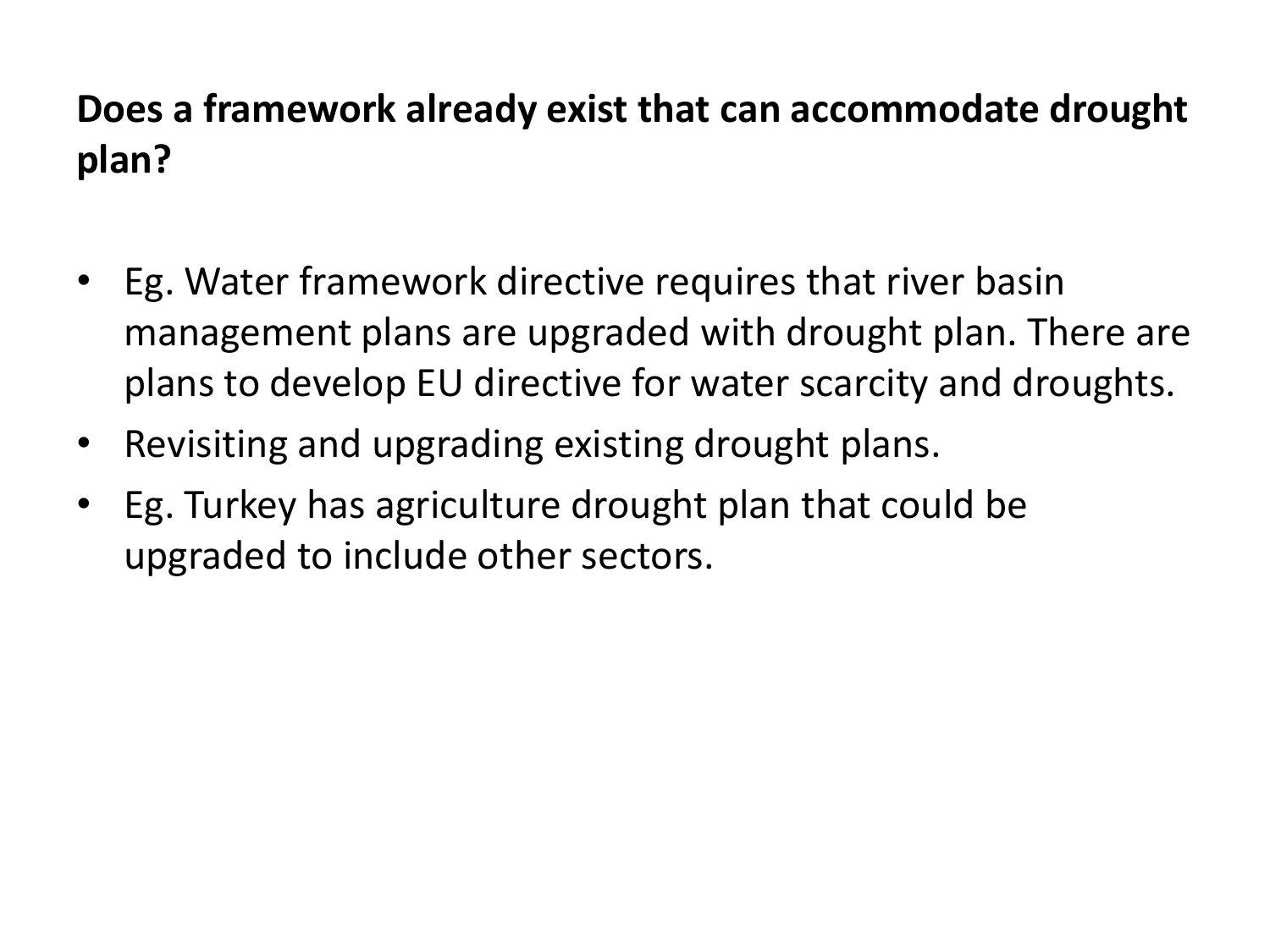- The process of elaborating drought plan or upgrading existing one indcludes ample consultations and debates (meetings, conferences etc.), negotiations among stakeholders and media campaign.
- After it is adopted, drought policy should be promoted in the public (meetings, conferences).
- Resource assessment and mobilization